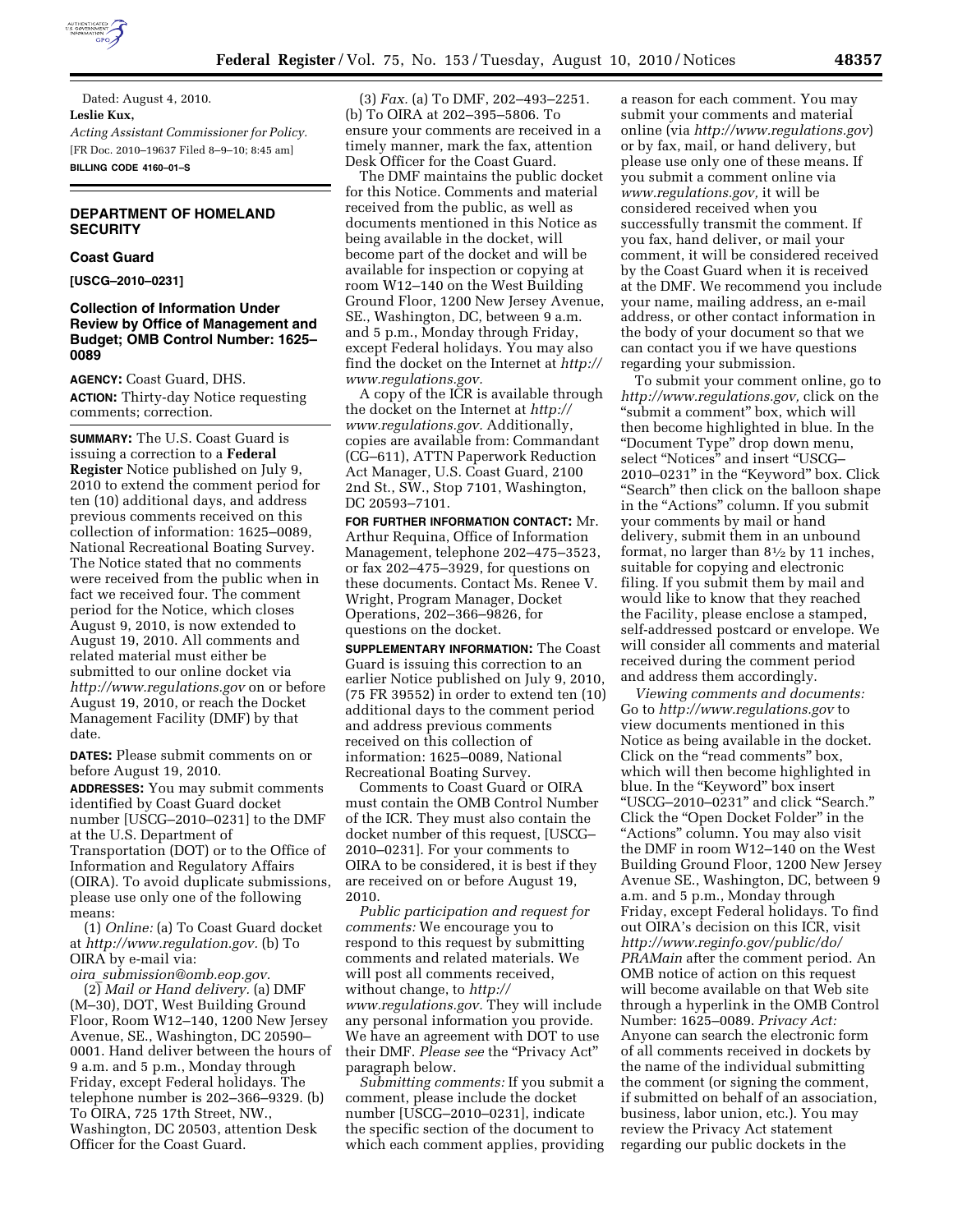January 17, 2008 issue of the **Federal Register** (73 FR 3316).

#### **Previous Request for Comments**

The Coast Guard published the 60-day Notice (75 FR 19413, April 14, 2010) as required by 44 U.S.C. 3506(c)(2). That Notice elicited four comments from the public. We diligently reviewed each of the comments received, and made changes to our survey's supporting statement where deemed appropriate. The present document provides a summary of public comments, our responses thereto, and changes made to the supporting statement.

#### *i. General Supportive Comments*

All comments supported the National Recreational Boating Survey's broad goals, and reiterated the importance of collecting more targeted data in response to the elements included in the National Recreational Boating Safety (NRBS) Program's strategic plan. This Plan calls for the collection of participation/exposure data to develop reliable national and state level measures of the risk incidental to recreational boating. Valid comparisons of injury or fatality rates across States or other geographic entities, which have always been of interest, require the use of participation/exposure data as common base for calculating rates' denominators. This survey will make exposure data available to the boating community, in addition to collecting various other boating participation data broken down by various boat characteristics including type and length.

## *ii. The Survey and the Strategic Plan Objectives*

One commenter indicated that the current survey does not account for the more recent developments in the NRBS strategic planning efforts. While it is accurate that the NRBS strategic plan is undergoing some changes, the Coast Guard had to base the design of its survey on the latest version of the Plan that was adopted by the National Boating Safety Advisory Council. However, it is expected that subsequent iterations of the survey will be updated as new versions of the Plan are adopted.

## *iii. Survey Costs*

A number of comments raised a concern that the cost for conducting this survey was unduly high, suggesting the questionnaires could be trimmed substantially to the point of collecting only information that is critical to the implementation of the NRBS strategic plan. It is accurate that government surveys are increasingly expensive,

especially when conducted by mail/ telephone. But the definitive costs of the 2011 survey have not yet been determined, and will ultimately be negotiated with the Coast Guard's contractor ICF–Macro. The Coast Guard will negotiate the lowest price possible for each survey iteration without significantly altering data requirements as specified by its boating partners from States, academia, and industry. To reduce survey costs, the Coast Guard will encourage survey participants to take the web version of the survey whenever possible. Another option for reducing cost is not to produce statelevel statistics for those not providing registration data to the Coast Guard. Collecting data in States with legislation that precludes them from releasing boat registration to the Coast Guard will increase data collection costs dramatically. However, it appears essential to the Coast Guard to satisfy all its boating partners who put in the effort to express their data needs.

#### *iv. Collection of 2010 Data*

Some comments indicated that Coast Guard's effort to collect 2010 data in the first survey cycle, where participants will have to recall a year's worth of information will result in poor data quality. It is accurate that in addition to collecting the 2011 data on a monthly basis, the Coast Guard will ask questions regarding the 2010 boating season. While accurate 2010 exposure data will be difficult to obtain, the Coast Guard expects to be able to collect accurate and useful 2010 information on boat ownership and demographic data on the boating population. This data will be compiled and made available much faster than the 2011 data which will be collected until the beginning of 2012.

#### *v. Miscellaneous*

♦ A commenter pointed out the difficulty most boaters have in identifying life jacket types they use. The Coast Guard's contractor discovered this problem during the pilot test. The decision was made to eliminate the lifejacket type question from the telephone survey. However, this question will remain on the web version of the trip survey, where respondents will be able to visualize the different lifejacket types.

♦ Another comment questioned the need to ask boaters whether lifejackets were worn during the outing, when the Coast Guard's observational study collects the same information. This survey is not duplicating other Coast Guard information collection efforts. The objective here is to understand the

reasons why boaters do not wear lifejackets, or the reasons why they wear them when they do.

♦ A comment was made regarding the estimated time to complete the different survey questionnaires that may be understated. While survey questionnaires were field-tested by our contractor, times reported on the Supporting Statement are estimated averages across questionnaires and across survey respondents. It is understood that some survey questionnaires will take longer to complete than others. Moreover, even respondents taking the same survey will spend varying amounts of time depending on the information being reported. It is anticipated that some respondents with limited involvement in boating may take less than five minutes to complete a questionnaire that may take 15 to 20 minutes for respondents who are heavy boaters.

#### **Information Collection Request**

*Title:* National Recreational Boating Survey.

*OMB Control Number:* 1625–0089. *Type of Request:* Re-instatement with change.

*Respondents:* Recreational boating participants/owners of recreational boaters/vessels.

*Abstract:* The Federal Boat Safety Act of 1971 determines the framework of the Coast Guard Recreational Boating Safety Program. This Program, as set forth in 46 U.S.C., Chapter 131, requires the Coast Guard to ''encourage greater State participation and uniformity in boating safety efforts, and particularly to permit the States to assume a greater share of boating safety education, assistance, and enforcement activities.'' (*See* 46 U.S.C. 13102.) The Coast Guard Office of Boating Safety achieves these goals by providing timely and relevant information on subject activities that occur in each respective jurisdiction. The boating information provided by the Coast Guard enables each State agency to tailor and implement safety initiatives addressing specific needs of boaters in local jurisdictions. The primary objective of this collection is to provide the Coast Guard with the required information in a format suitable to effectively manage the Program.

#### *Forms:* None.

*Burden Estimate:* This is a biennial requirement. In the year the survey is conducted, the burden is estimated to be 10,880 hours.

**Authority:** The Paperwork Reduction Act of 1995; 44 U.S.C. Chapter 35, as amended.